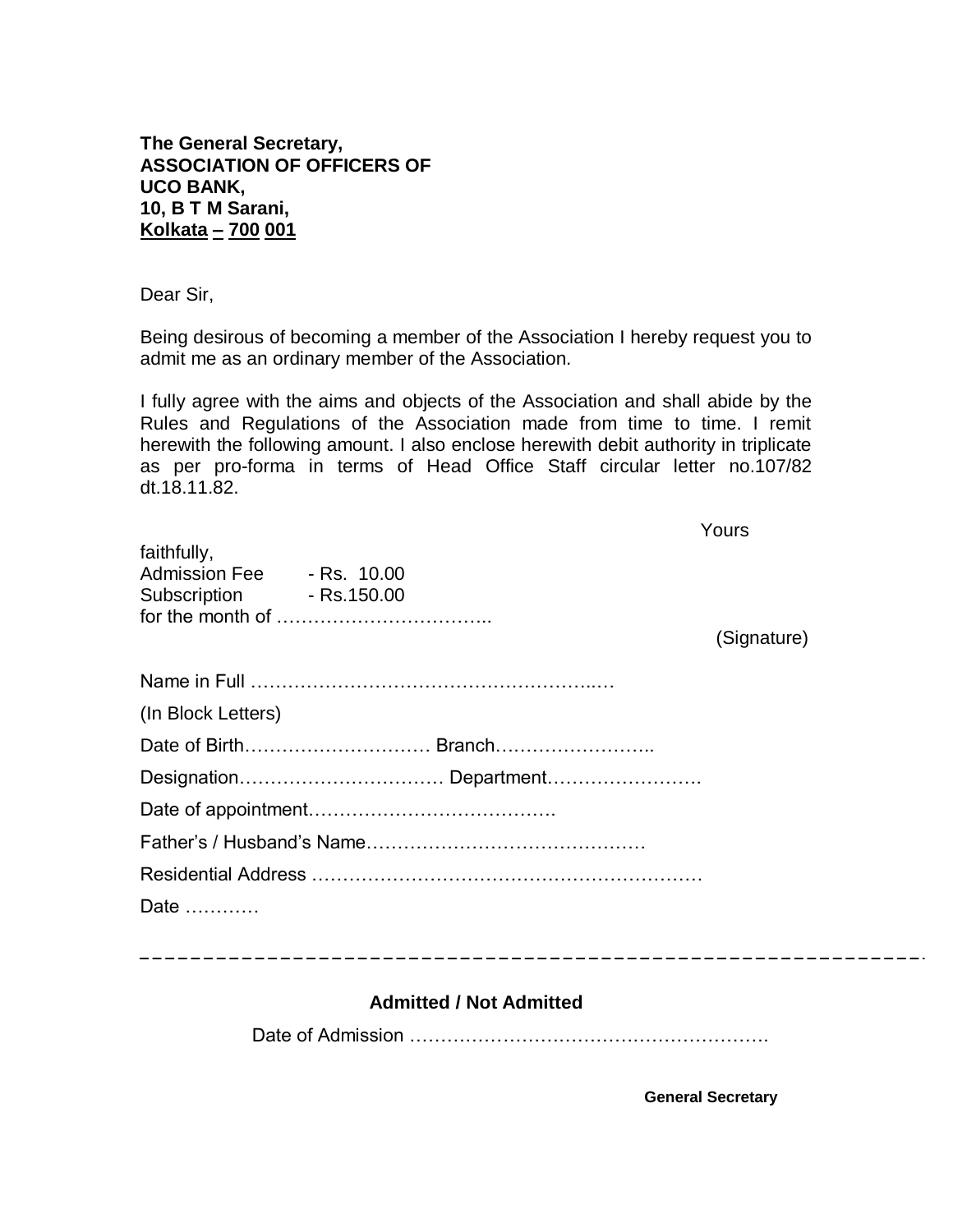.......................................................Branch/Office

Dear Sir,

## Re: DEDUCTION OF MEMBERSHIP SUBSCRIPTION TO TRADE UNIONS UNDER CHECKOFF SYSTEM

I hereby request you to deduct an amount of Rs. 150.00 (Rupees One hundred fifty only) every month from my salary commencing from the month of…………………………………. and credit the amount to Savings Account No, **0002 01 000 20344** in the name of ASSOCIATION OF OFFICERS OF UCO BANK at India Exchange Place branch or pay the same to the said Association In any other manner convenient to you.

This authority for deduction shall be valid till I revoke the same and inform you about it in writing.

This request is made Subject to the provisions contained in Staff Circular Letter No. 107/82 dated 18.11.1982 relating to check off system.

Yours faithfully

(Signature)

| Name In block letter             |  |
|----------------------------------|--|
| Designation                      |  |
| P.F.Mo.                          |  |
| Branch / Office                  |  |
| Salary reference<br>(No (if any) |  |
| Date                             |  |